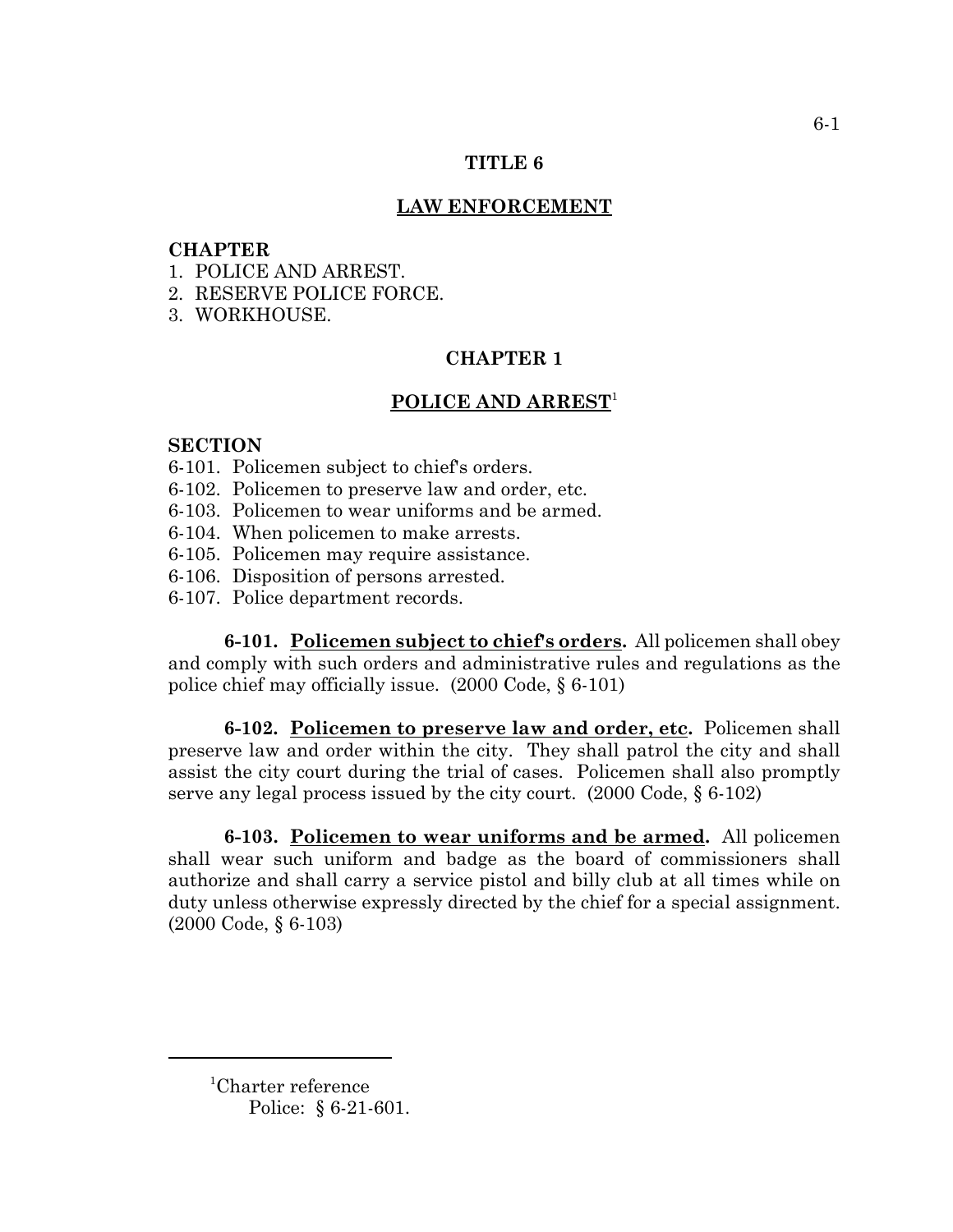**6-104. When policemen to make arrests.** 1 Unless otherwise authorized or directed in this code or other applicable law, an arrest of the person shall be made by a policeman in the following cases:

(1) Whenever he is in possession of a warrant for the arrest of the person.

(2) Whenever an offense is committed or a breach of the peace is threatened in the officer's presence by the person.

(3) Whenever a felony has in fact been committed and the officer has reasonable cause to believe the person has committed it. (2000 Code, § 6-104)

**6-105. Policemen may require assistance.** It shall be unlawful for any person willfully to refuse to aid a policeman in maintaining law and order or in making a lawful arrest when such a person's assistance is requested by the policeman and is reasonably necessary. (2000 Code, § 6-105)

**6-106. Disposition of persons arrested.** Unless otherwise authorized by law, when a person is arrested, he shall be brought before the city court for immediate trial or allowed to post bond. When the city judge is not immediately available and the alleged offender is not able to post the required bond, he shall be confined. (2000 Code, § 6-106)

**6-107. Police department records.** The police department shall keep a comprehensive and detailed daily record in permanent form, showing:

(1) All known or reported offenses and/or crimes committed within the corporate limits.

(2) All arrests made by policemen.

(3) All police investigations made, funerals convoyed, fire calls answered, and other miscellaneous activities of the police department. (2000 Code, § 6-107)

<sup>1</sup> Municipal code reference

Traffic citations, etc.: title 15, chapter 7.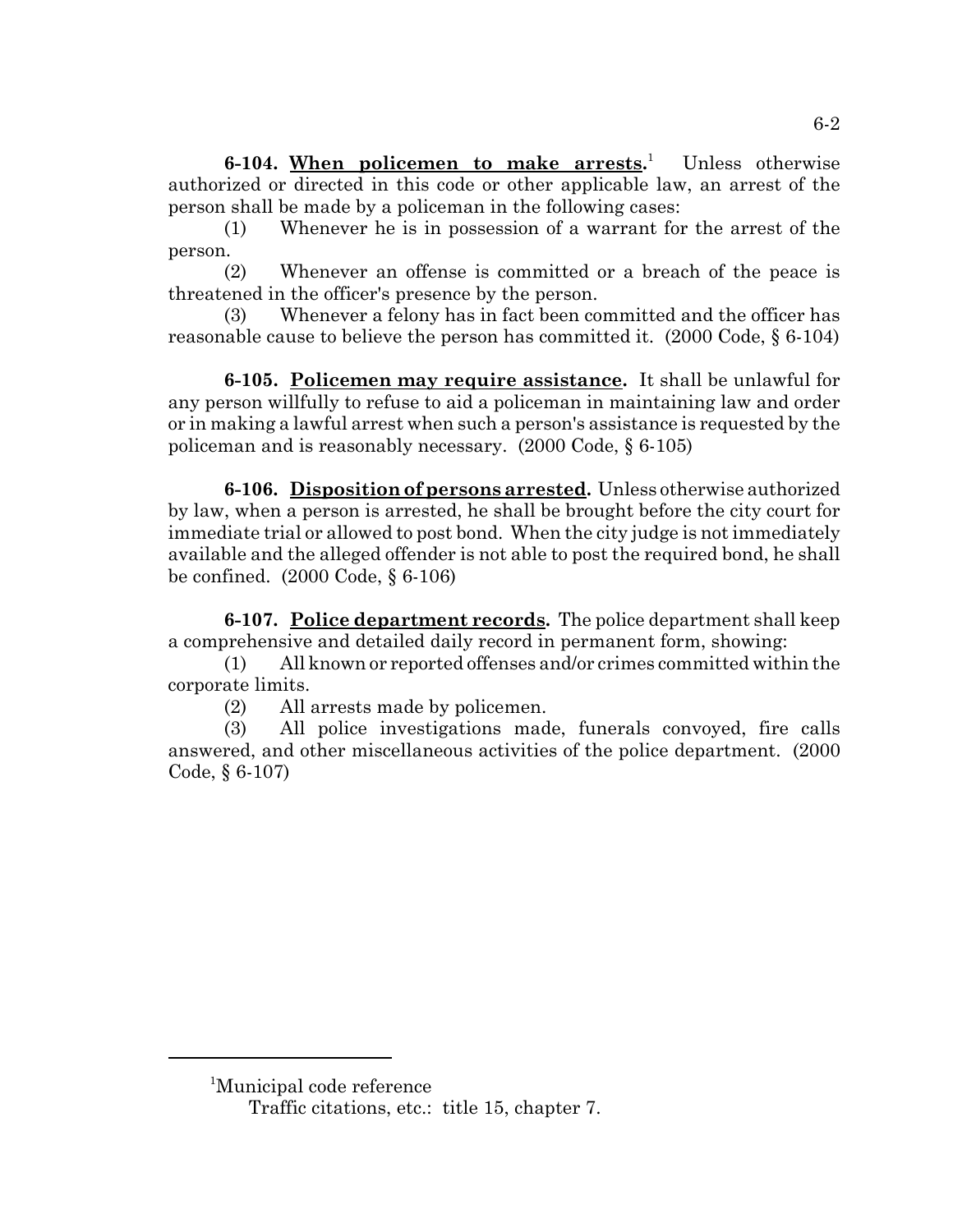#### **CHAPTER 2**

## **RESERVE POLICE FORCE**

## **SECTION**

- 6-201. Created.
- 6-202. Salary; rules.
- 6-203. To act only when called.
- 6 204. Badges.

**6-201. Created.** There is hereby established a reserve police force for the City of Goodlettsville. (2000 Code, § 6-201)

**6-202. Salary; rules.** Members of the reserve police force shall receive no salary except such as may be agreed upon from time to time with the city manager. Members shall be subject to the same rules and regulations as members of the regular police force. (2000 Code, § 6-202)

**6-203. To act only when called.** Members of the reserve police force shall have the power to act as peace officers and shall exercise police powers only when ordered to do so by the chief of police or the city manager. (2000 Code, § 6-203)

**6-204. Badges.** The City of Goodlettsville shall furnish members of the reserve police force with police badges in order that their authority may be properly displayed. (2000 Code, § 6-204)